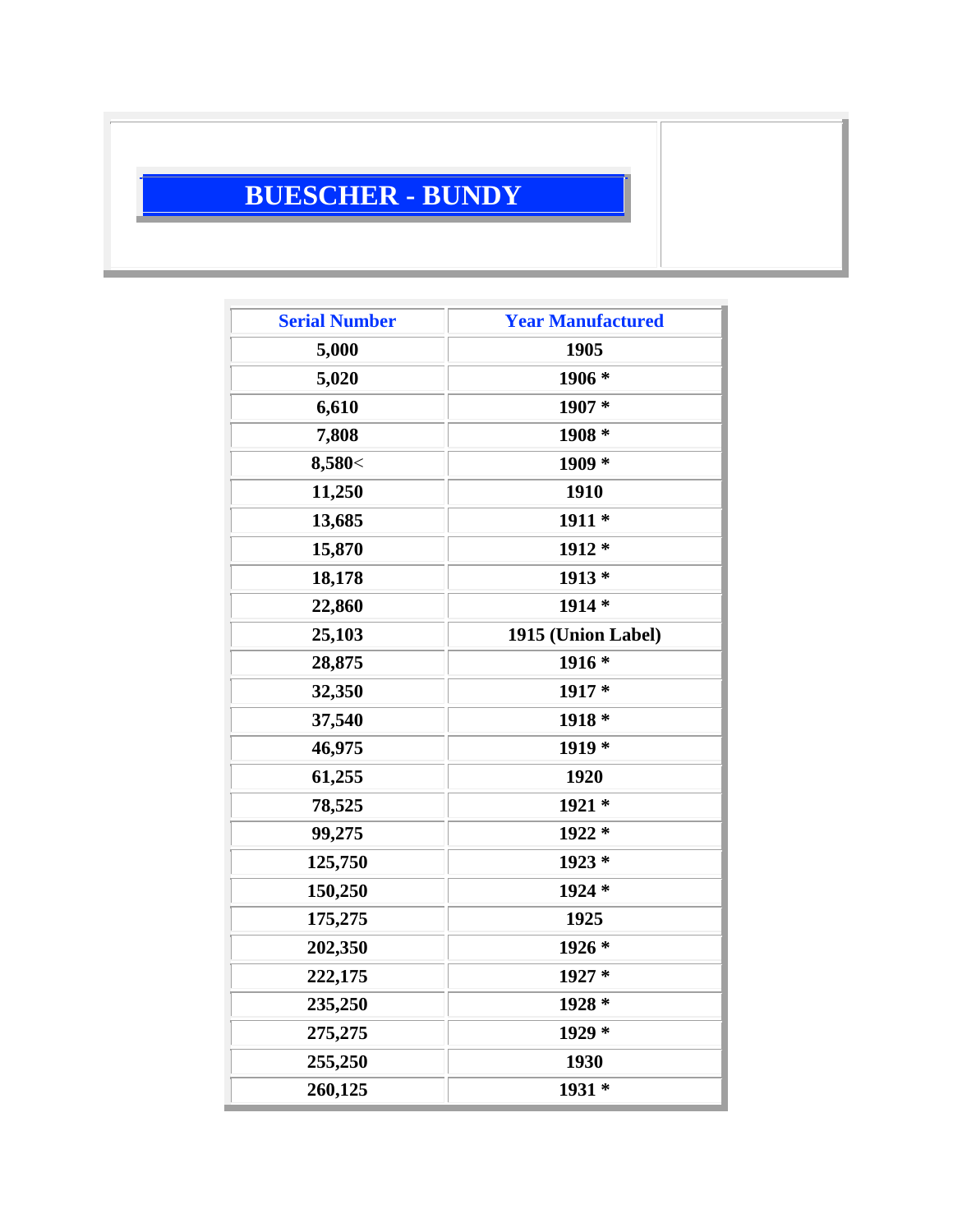| 264,025 | 1932 *                         |
|---------|--------------------------------|
| 265,523 | 1933 *                         |
| 267,356 | 1934 *                         |
| 269,000 | 1935                           |
| 272,896 | 1936 *                         |
| 279,300 | 1937 *                         |
| 2?4,418 | 1938 *                         |
| 288,024 | 1939 *                         |
| 291,000 | 1940                           |
| 294,12? | 1941 *                         |
| 297,527 | 1942 *                         |
| 303,000 | 1945                           |
| 312,000 | 1948 *                         |
| 316,000 | 1949 *                         |
| 332,000 | 1950                           |
| 337,000 | 1951 *                         |
| 347,000 | 1952 *                         |
| 350,000 | 1955                           |
| 360,000 | 1960                           |
| 381,000 | 1963 (Purchased by Selmer USA) |
| 408,818 | 1965                           |
| 520,000 | 1970                           |
| 630,000 | 1975                           |
| 785,000 | 1980                           |
| 875,000 | 1983                           |

## *\* Serial numbers marked with an asterisk (\*) were provided by Albert Mensinga*

**The first Buescher horns (pronounced more like "Bisher" as the name was originally spelled with an umlaut over the "u") were manufactured in 1888. Serial numbers up to approximately 4000 were produced prior to the fire at the Elkhart, IN Buescher plant in 1905, when all records are believed to have been destroyed. The "TrueTone" model was one of the most popular saxophones of the 1920's and one of the few saxes of it's day with very good intonation. The TrueTone was updated in 1926 with the addition of a front F key. These saxes are mostly seen in satin silver plate but there are quite a few in gold plate. 1930 marked the introduction of the "New Aristocrat" which was also mostly done in silver. It was replaced by the "Aristocrat" and then the Aristocrat commonly known as the "Big B" Aristocrat in 1940. The "Buescher 400" was their most advanced professional entry into the**